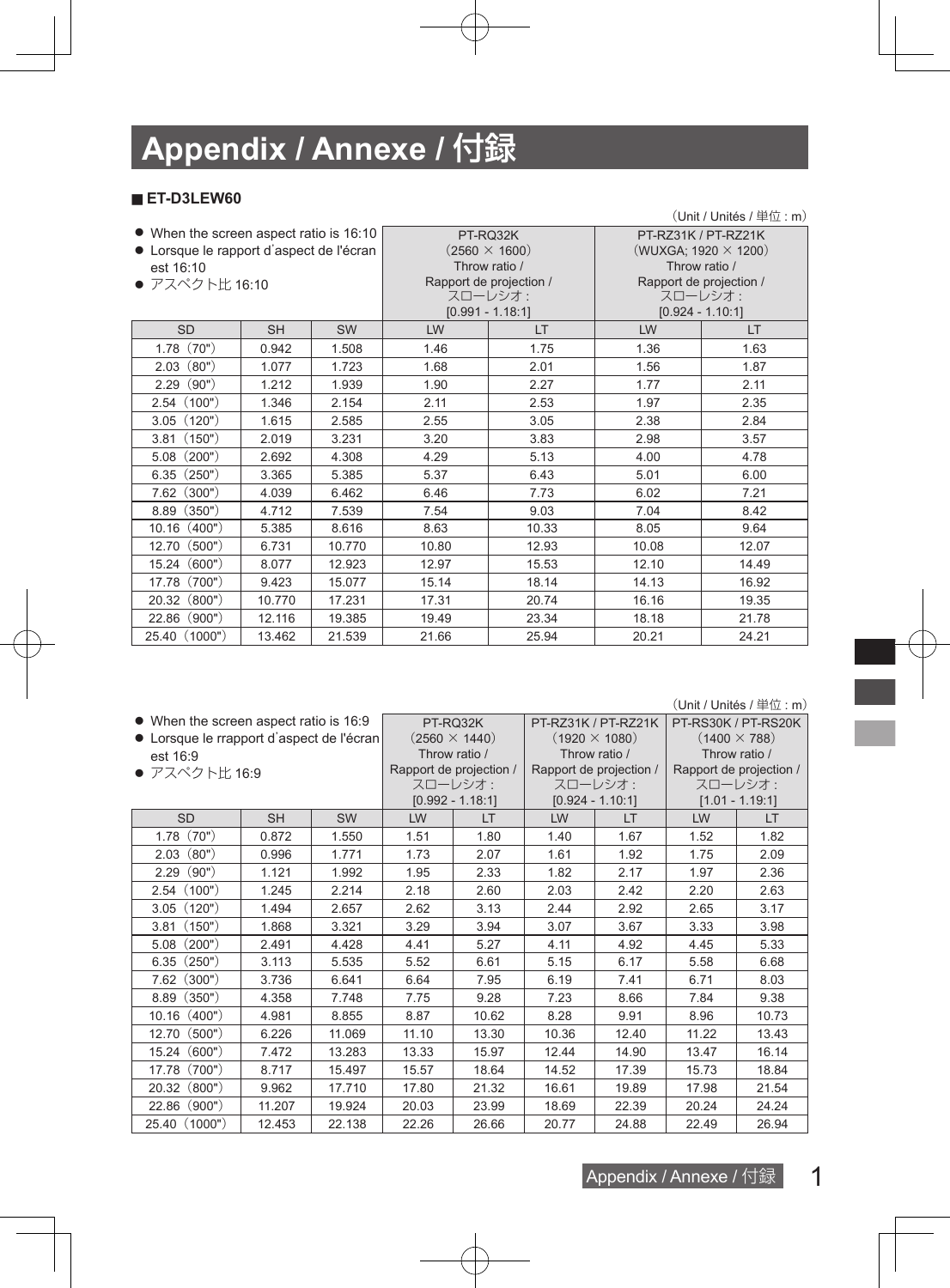|                                          |           |                   |                      |                         |                      |                         |                             | $(Unit / Unit$ és / $\&$ $\&$ : m) |
|------------------------------------------|-----------|-------------------|----------------------|-------------------------|----------------------|-------------------------|-----------------------------|------------------------------------|
| • When the screen aspect ratio is 4:3    |           |                   |                      | PT-RQ32K                | PT-RZ31K / PT-RZ21K  |                         | PT-RS30K / PT-RS20K         |                                    |
| • Lorsque le rapport d'aspect de l'écran |           |                   | $(2133 \times 1600)$ |                         | $(1600 \times 1200)$ |                         | $(SXGA+; 1400 \times 1050)$ |                                    |
| est $4:3$                                |           |                   |                      | Throw ratio /           |                      | Throw ratio /           | Throw ratio /               |                                    |
| ● アスペクト比4:3                              |           |                   |                      | Rapport de projection / |                      | Rapport de projection / | Rapport de projection /     |                                    |
|                                          |           |                   |                      | スローレシオ:                 |                      | スローレシオ:                 |                             | スローレシオ:                            |
|                                          |           | $[1.20 - 1.42:1]$ |                      |                         | $[1.12 - 1.32:1]$    |                         | $[1.01 - 1.19:1]$           |                                    |
| <b>SD</b>                                | <b>SH</b> | <b>SW</b>         | LW                   | LT                      | LW                   | LT.                     | LW                          | LT.                                |
| (70")<br>1.78                            | 1.067     | 1.422             | 1.66                 | 1.99                    | 1.55                 | 1.85                    | 1.39                        | 1.66                               |
| (80")<br>2.03                            | 1.219     | 1.626             | 1.91                 | 2.28                    | 1.78                 | 2.13                    | 1.60                        | 1.91                               |
| (90")<br>2.29                            | 1.372     | 1.829             | 2.16                 | 2.58                    | 2.01                 | 2.40                    | 1.81                        | 2.16                               |
| (100")<br>2.54                           | 1.524     | 2.032             | 2.40                 | 2.87                    | 2.24                 | 2.68                    | 2.01                        | 2.41                               |
| (120")<br>3.05                           | 1.829     | 2.438             | 2.89                 | 3.46                    | 2.70                 | 3.22                    | 2.43                        | 2.90                               |
| (150")<br>3.81                           | 2.286     | 3.048             | 3.63                 | 4.34                    | 3.38                 | 4.05                    | 3.05                        | 3.65                               |
| (200")<br>5.08                           | 3.048     | 4.064             | 4.86                 | 5.82                    | 4.53                 | 5.42                    | 4.08                        | 4.89                               |
| (250")<br>6.35                           | 3.810     | 5.080             | 6.09                 | 7.29                    | 5.68                 | 6.80                    | 5.12                        | 6.13                               |
| (300")<br>7.62                           | 4.572     | 6.096             | 7.32                 | 8.76                    | 6.83                 | 8.17                    | 6.15                        | 7.37                               |
| (350")<br>8.89                           | 5.334     | 7.112             | 8.55                 | 10.23                   | 7.97                 | 9.55                    | 7.19                        | 8.61                               |
| $10.16$ $(400")$                         | 6.096     | 8.128             | 9.78                 | 11.71                   | 9.12                 | 10.92                   | 8.22                        | 9.85                               |
| 12.70 (500")                             | 7.620     | 10.160            | 12.24                | 14.65                   | 11.41                | 13.67                   | 10.29                       | 12.33                              |
| 15.24(600")                              | 9.144     | 12.192            | 14.69                | 17.60                   | 13.71                | 16.42                   | 12.36                       | 14.81                              |
| 17.78<br>(700")                          | 10.668    | 14.224            | 17.15                | 20.54                   | 16.00                | 19.17                   | 14.43                       | 17.29                              |
| (800")<br>20.32                          | 12.192    | 16.256            | 19.61                | 23.49                   | 18.30                | 21.92                   | 16.50                       | 19.77                              |
| (900")<br>22.86                          | 13.716    | 18.288            | 22.07                | 26.43                   | 20.59                | 24.66                   | 18.57                       | 22.25                              |
| 25.40 (1000")                            | 15.240    | 20.320            | 24.53                | 29.38                   | 22.89                | 27.41                   | 20.64                       | 24.73                              |

#### ■ **ET-D3LES20**

| • When the screen aspect ratio is 16:10  |           |           |       | PT-RQ32K                | PT-RZ31K / PT-RZ21K         |                         |  |
|------------------------------------------|-----------|-----------|-------|-------------------------|-----------------------------|-------------------------|--|
| • Lorsque le rapport d'aspect de l'écran |           |           |       | $(2560 \times 1600)$    | (WUXGA; 1920 $\times$ 1200) |                         |  |
| est 16:10                                |           |           |       | Throw ratio /           | Throw ratio /               |                         |  |
| ● アスペクト比 16:10                           |           |           |       | Rapport de projection / |                             | Rapport de projection / |  |
|                                          |           |           |       | スローレシオ:                 |                             | スローレシオ:                 |  |
|                                          |           |           |       | $[1.79 - 2.59:1]$       |                             | $[1.67 - 2.41:1]$       |  |
| <b>SD</b>                                | <b>SH</b> | <b>SW</b> | LW    | <b>LT</b>               | LW                          | <b>LT</b>               |  |
| 1.78(70")                                | 0.942     | 1.508     | 2.64  | 3.85                    | 2.46                        | 3.58                    |  |
| (80")<br>2.03                            | 1.077     | 1.723     | 3.03  | 4.41                    | 2.82                        | 4.11                    |  |
| 2.29(90")                                | 1.212     | 1.939     | 3.42  | 4.98                    | 3.19                        | 4.64                    |  |
| 2.54(100")                               | 1.346     | 2.154     | 3.81  | 5.54                    | 3.55                        | 5.17                    |  |
| 3.05(120")                               | 1.615     | 2.585     | 4.59  | 6.67                    | 4.28                        | 6.22                    |  |
| 3.81(150")                               | 2.019     | 3.231     | 5.76  | 8.37                    | 5.37                        | 7.81                    |  |
| $5.08$ $(200")$                          | 2.692     | 4.308     | 7.71  | 11.20                   | 7.19                        | 10.45                   |  |
| 6.35(250")                               | 3.365     | 5.385     | 9.65  | 14.03                   | 9.00                        | 13.09                   |  |
| $7.62$ $(300")$                          | 4.039     | 6.462     | 11.60 | 16.86                   | 10.82                       | 15.73                   |  |
| $8.89$ $(350")$                          | 4.712     | 7.539     | 13.55 | 19.69                   | 12.64                       | 18.37                   |  |
| 10.16(400")                              | 5.385     | 8.616     | 15.50 | 22.52                   | 14.46                       | 21.01                   |  |
| (500")<br>12.70                          | 6.731     | 10.770    | 19.39 | 28.18                   | 18.09                       | 26.29                   |  |
| 15.24 (600")                             | 8.077     | 12.923    | 23.29 | 33.84                   | 21.73                       | 31.58                   |  |
| 17.78 (700")                             | 9.423     | 15.077    | 27.18 | 39.50                   | 25.36                       | 36.86                   |  |
| 20.32 (800")                             | 10.770    | 17.231    | 31.08 | 45.16                   | 29.00                       | 42.14                   |  |
| 22.86 (900")                             | 12.116    | 19.385    | 34.97 | 50.82                   | 32.63                       | 47.42                   |  |
| 25.40 (1000")                            | 13.462    | 21.539    | 38.86 | 56.48                   | 36.27                       | 52.70                   |  |

(Unit / Unités / 単位 : m)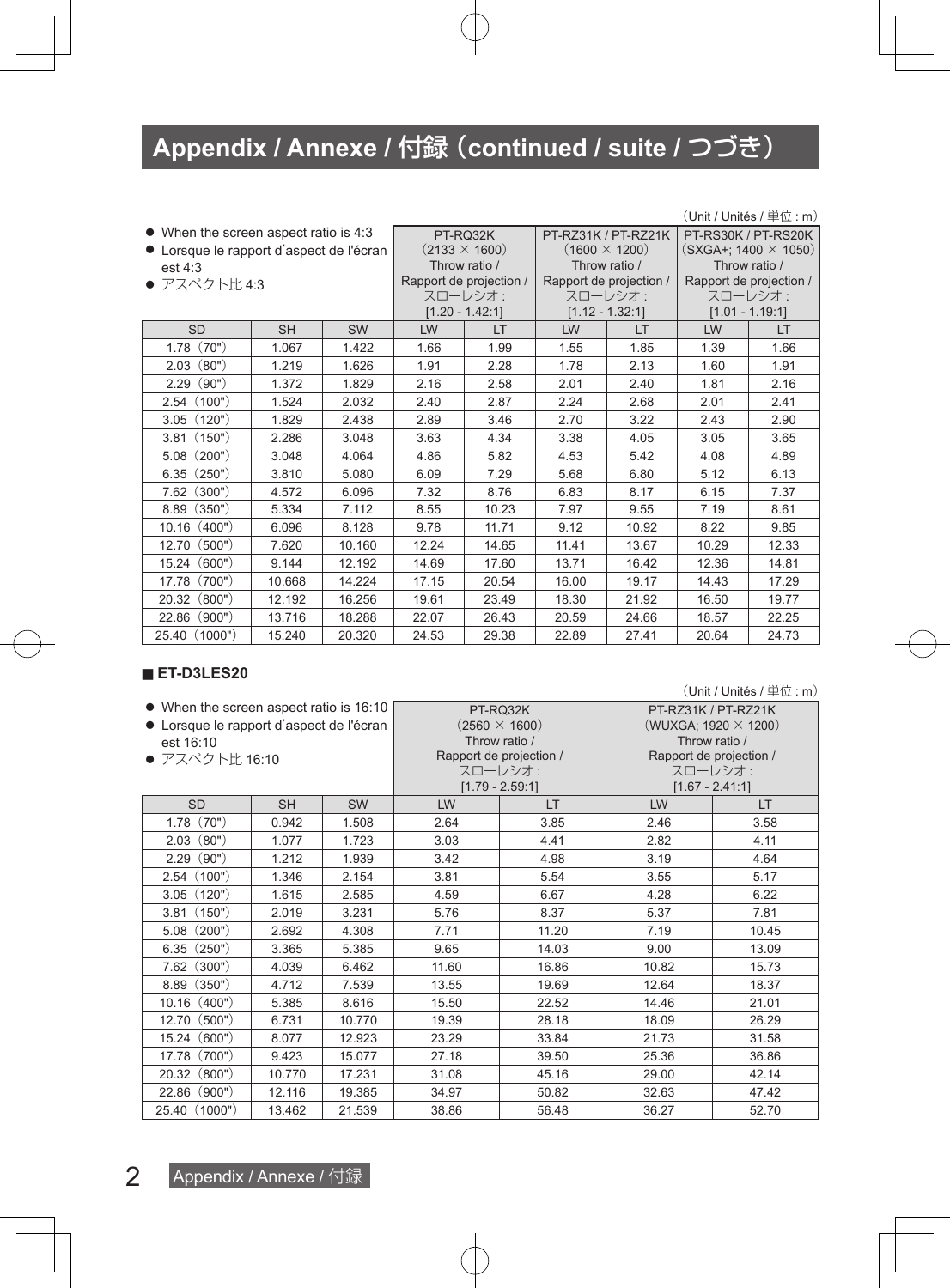| • When the screen aspect ratio is 16:9   |           |           |                      | PT-RQ32K                | PT-RZ31K / PT-RZ21K  |                         | PT-RS30K / PT-RS20K     |         |
|------------------------------------------|-----------|-----------|----------------------|-------------------------|----------------------|-------------------------|-------------------------|---------|
| • Lorsque le rapport d'aspect de l'écran |           |           | $(2560 \times 1440)$ |                         | $(1920 \times 1080)$ |                         | $(1400 \times 788)$     |         |
| est 16:9                                 |           |           | Throw ratio /        |                         | Throw ratio /        |                         | Throw ratio /           |         |
| ● アスペクト比 16:9                            |           |           |                      | Rapport de projection / |                      | Rapport de projection / | Rapport de projection / |         |
|                                          |           |           |                      | スローレシオ:                 |                      | スローレシオ:                 |                         | スローレシオ: |
|                                          |           |           |                      | $[1.79 - 2.59:1]$       |                      | $[1.67 - 2.41:1]$       | $[1.81 - 2.61:1]$       |         |
| <b>SD</b>                                | <b>SH</b> | <b>SW</b> | LW                   | LT.                     | LW                   | LT.                     | LW                      | LT      |
| (70")<br>1.78                            | 0.872     | 1.550     | 2.72                 | 3.96                    | 2.53                 | 3.68                    | 2.75                    | 4.00    |
| (80")<br>2.03                            | 0.996     | 1.771     | 3.12                 | 4.54                    | 2.91                 | 4.23                    | 3.15                    | 4.59    |
| (90")<br>2.29                            | 1.121     | 1.992     | 3.52                 | 5.12                    | 3.28                 | 4.77                    | 3.56                    | 5.17    |
| 2.54(100")                               | 1.245     | 2.214     | 3.92                 | 5.70                    | 3.65                 | 5.31                    | 3.96                    | 5.76    |
| 3.05(120")                               | 1.494     | 2.657     | 4.72                 | 6.86                    | 4.40                 | 6.40                    | 4.77                    | 6.94    |
| (150")<br>3.81                           | 1.868     | 3.321     | 5.92                 | 8.61                    | 5.52                 | 8.03                    | 5.98                    | 8.70    |
| (200")<br>5.08                           | 2.491     | 4.428     | 7.92                 | 11.52                   | 7.39                 | 10.74                   | 8.01                    | 11.64   |
| (250")<br>6.35                           | 3.113     | 5.535     | 9.92                 | 14.43                   | 9.26                 | 13.46                   | 10.03                   | 14.58   |
| (300")<br>7.62                           | 3.736     | 6.641     | 11.93                | 17.33                   | 11.13                | 16.17                   | 12.05                   | 17.51   |
| 8.89 (350")                              | 4.358     | 7.748     | 13.93                | 20.24                   | 12.99                | 18.88                   | 14.07                   | 20.45   |
| (400")<br>10.16                          | 4.981     | 8.855     | 15.93                | 23.15                   | 14.86                | 21.60                   | 16.10                   | 23.39   |
| (500")<br>12.70                          | 6.226     | 11.069    | 19.93                | 28.97                   | 18.60                | 27.03                   | 20.14                   | 29.27   |
| 15.24<br>(600")                          | 7.472     | 13.283    | 23.94                | 34.78                   | 22.33                | 32.46                   | 24.18                   | 35.15   |
| (700")<br>17.78                          | 8.717     | 15.497    | 27.94                | 40.60                   | 26.07                | 37.89                   | 28.23                   | 41.02   |
| (800")<br>20.32                          | 9.962     | 17.710    | 31.94                | 46.42                   | 29.81                | 43.31                   | 32.27                   | 46.90   |
| (900")<br>22.86                          | 11.207    | 19.924    | 35.94                | 52.23                   | 33.54                | 48.74                   | 36.32                   | 52.78   |
| 25.40 (1000")                            | 12.453    | 22.138    | 39.95                | 58.05                   | 37.28                | 54.17                   | 40.36                   | 58.65   |

#### (Unit / Unités / 単位 : m)

(Unit / Unités / 単位 : m)

| • When the screen aspect ratio is 4:3    |              |        |               | PT-RQ32K                | PT-RZ31K / PT-RZ21K     |                   | PT-RS30K / PT-RS20K         |       |
|------------------------------------------|--------------|--------|---------------|-------------------------|-------------------------|-------------------|-----------------------------|-------|
| • Lorsque le rapport d'aspect de l'écran |              |        |               | $(2133 \times 1600)$    | $(1600 \times 1200)$    |                   | $(SXGA+; 1400 \times 1050)$ |       |
| est 4:3                                  |              |        | Throw ratio / |                         | Throw ratio /           |                   | Throw ratio /               |       |
|                                          | ● アスペクト比 4:3 |        |               | Rapport de projection / | Rapport de projection / |                   | Rapport de projection /     |       |
|                                          |              |        | スローレシオ:       |                         | スローレシオ:                 | スローレシオ:           |                             |       |
|                                          |              |        |               | $[2.15 - 3.11:1]$       |                         | $[2.00 - 2.90:1]$ | $[1.80 - 2.61:1]$           |       |
| <b>SD</b>                                | <b>SH</b>    | SW     | LW            | LT                      | LW                      | <b>LT</b>         | LW                          | LT    |
| (70")<br>1.78                            | 1.067        | 1.422  | 3.00          | 4.37                    | 2.80                    | 4.07              | 2.52                        | 3.66  |
| (80")<br>2.03                            | 1.219        | 1.626  | 3.44          | 5.01                    | 3.21                    | 4.67              | 2.89                        | 4.20  |
| (90")<br>2.29                            | 1.372        | 1.829  | 3.89          | 5.65                    | 3.62                    | 5.27              | 3.26                        | 4.74  |
| (100")<br>2.54                           | 1.524        | 2.032  | 4.33          | 6.29                    | 4.03                    | 5.86              | 3.63                        | 5.28  |
| (120")<br>3.05                           | 1.829        | 2.438  | 5.21          | 7.57                    | 4.86                    | 7.06              | 4.37                        | 6.36  |
| (150")<br>3.81                           | 2.286        | 3.048  | 6.53          | 9.49                    | 6.09                    | 8.85              | 5.49                        | 7.98  |
| $5.08$ $(200")$                          | 3.048        | 4.064  | 8.74          | 12.70                   | 8.15                    | 11.84             | 7.34                        | 10.67 |
| 6.35(250")                               | 3.810        | 5.080  | 10.94         | 15.90                   | 10.20                   | 14.83             | 9.20                        | 13.37 |
| (300")<br>7.62                           | 4.572        | 6.096  | 13.15         | 19.11                   | 12.26                   | 17.82             | 11.06                       | 16.07 |
| 8.89 (350")                              | 5.334        | 7.112  | 15.35         | 22.31                   | 14.32                   | 20.81             | 12.91                       | 18.77 |
| (400")<br>10.16                          | 6.096        | 8.128  | 17.56         | 25.51                   | 16.38                   | 23.80             | 14.77                       | 21.46 |
| (500")<br>12.70                          | 7.620        | 10.160 | 21.96         | 31.92                   | 20.49                   | 29.78             | 18.48                       | 26.86 |
| (600")<br>15.24                          | 9.144        | 12.192 | 26.37         | 38.33                   | 24.61                   | 35.76             | 22.19                       | 32.25 |
| (700")<br>17.78                          | 10.668       | 14.224 | 30.78         | 44.74                   | 28.72                   | 41.74             | 25.91                       | 37.65 |
| (800")<br>20.32                          | 12.192       | 16.256 | 35.19         | 51.14                   | 32.84                   | 47.72             | 29.62                       | 43.04 |
| (900")<br>22.86                          | 13.716       | 18.288 | 39.60         | 57.55                   | 36.95                   | 53.70             | 33.33                       | 48.44 |
| 25.40 (1000")                            | 15.240       | 20.320 | 44.01         | 63.96                   | 41.07                   | 59.68             | 37.05                       | 53.83 |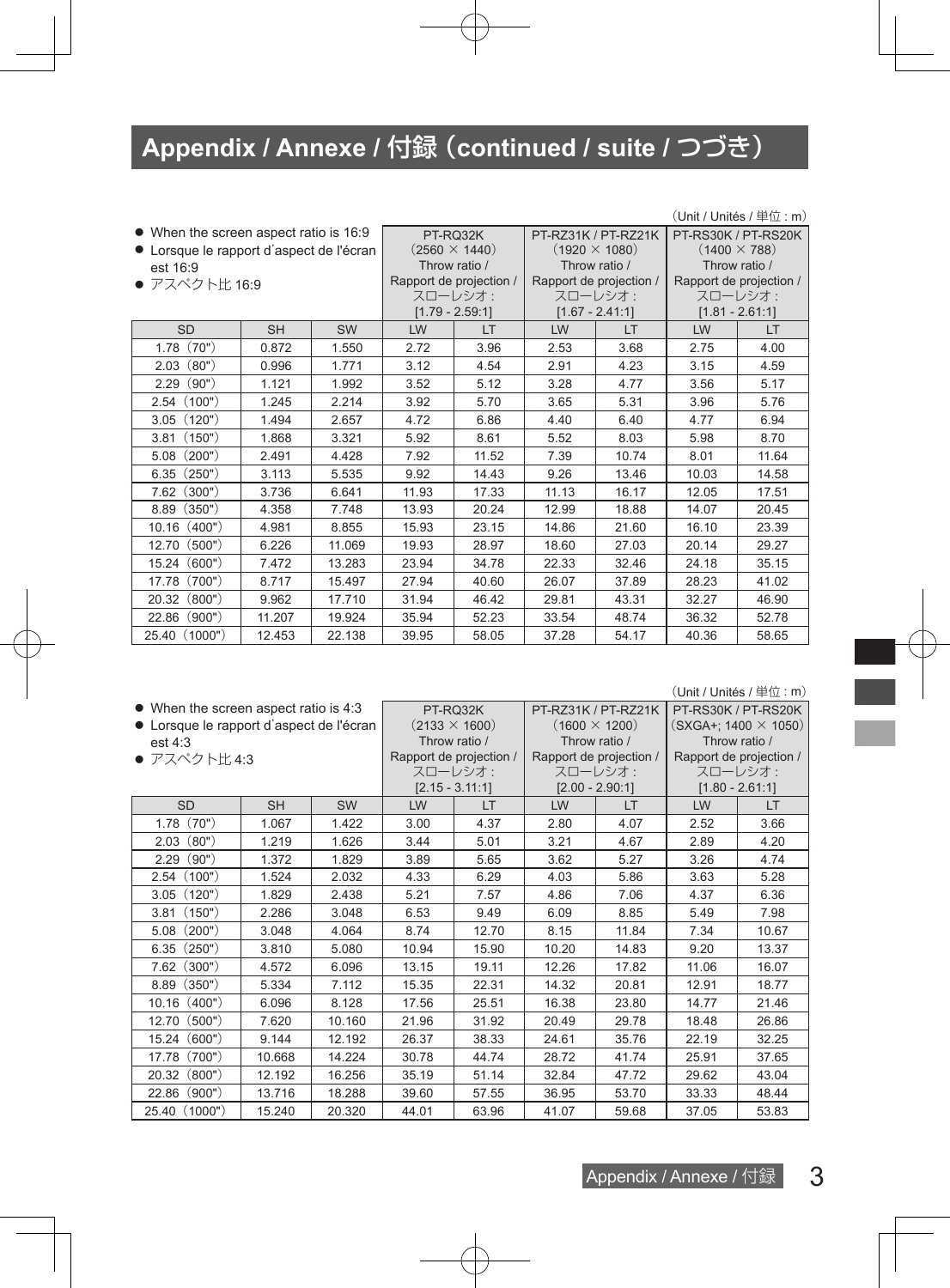#### ■ **ET-D3LET80**

|                                          |           |        |        |                          |                             | $(Unit / Unit$ és / 単位: m)   |  |
|------------------------------------------|-----------|--------|--------|--------------------------|-----------------------------|------------------------------|--|
| • When the screen aspect ratio is 16:10  |           |        |        | PT-RQ32K                 | PT-RZ31K / PT-RZ21K         |                              |  |
| • Lorsque le rapport d'aspect de l'écran |           |        |        | $(2560 \times 1600)$     | (WUXGA; 1920 $\times$ 1200) |                              |  |
| est 16:10                                |           |        |        | Throw ratio /            |                             | Throw ratio /                |  |
| ● アスペクト比 16:10                           |           |        |        | Rapport de projection /  |                             | Rapport de projection /      |  |
|                                          |           |        |        | スローレシオ:                  |                             | スローレシオ:                      |  |
|                                          |           |        |        | $[7.87 - 14.8:1]$        |                             | $[7.34 - 13.8:1]$            |  |
| <b>SD</b>                                | <b>SH</b> | SW     | LW     | LT.                      | LW                          | LT.                          |  |
| 1.78(70")                                | 0.942     | 1.508  | 11.65  | 22.20                    | 10.85                       | 20.69                        |  |
| 2.03(80")                                | 1.077     | 1.723  | 13.37  | 25.42                    | 12.45                       | 23.70                        |  |
| (90")<br>2.29                            | 1.212     | 1.939  | 15.09  | 28.64                    | 14.06                       | 26.71                        |  |
| 2.54(100")                               | 1.346     | 2.154  | 16.81  | 31.86                    | 15.66                       | 29.71                        |  |
| (120")<br>3.05                           | 1.615     | 2.585  | 20.25  | 38.31                    | 18.88                       | 35.73                        |  |
| (150")<br>3.81                           | 2.019     | 3.231  | 25.41  | 47.97                    | 23.69                       | 44.75                        |  |
| (200")<br>5.08                           | 2.692     | 4.308  | 34.01  | 64.08                    | 31.72                       | 59.79                        |  |
| (250")<br>6.35                           | 3.365     | 5.385  | 42.61  | 80.19                    | 39.74                       | 74.82                        |  |
| (300")<br>7.62                           | 4.039     | 6.462  | 51.21  | 96.31                    | 47.77                       | 89.86                        |  |
| (350")<br>8.89                           | 4.712     | 7.539  | 59.81  | 112.42                   | 55.79                       | 104.90                       |  |
| 10.16 (400")                             | 5.385     | 8.616  | 68.40  | 128.53                   | 63.82                       | 119.94                       |  |
| (500")<br>12.70                          | 6.731     | 10.770 | 85.60  | 160.75                   | 79.87                       | 150.01                       |  |
| 15.24 (600")                             | 8.077     | 12.923 | 102.80 | 192.97                   | 95.92                       | 180.08                       |  |
| (700")<br>17.78                          | 9.423     | 15.077 | 120.00 | $\overline{\phantom{a}}$ | 111.97                      | $\qquad \qquad \blacksquare$ |  |
| (800")<br>20.32                          | 10.770    | 17.231 | 137.19 | $\overline{\phantom{a}}$ | 128.02                      | $\overline{\phantom{a}}$     |  |
| (900")<br>22.86                          | 12.116    | 19.385 | 154.39 | $\overline{\phantom{a}}$ | 144.07                      | ٠                            |  |
| 25.40 (1000")                            | 13.462    | 21.539 | 171.59 | $\overline{\phantom{a}}$ | 160.13                      | $\qquad \qquad \blacksquare$ |  |

(Unit / Unités / 単位 : m)

| • When the screen aspect ratio is 16:9   |           |        |                      | PT-RQ32K                | PT-RZ31K / PT-RZ21K     |                          | PT-RS30K / PT-RS20K |                         |  |
|------------------------------------------|-----------|--------|----------------------|-------------------------|-------------------------|--------------------------|---------------------|-------------------------|--|
| • Lorsque le rapport d'aspect de l'écran |           |        | $(2560 \times 1440)$ |                         | $(1920 \times 1080)$    |                          | $(1400 \times 788)$ |                         |  |
| est 16:9                                 |           |        |                      | Throw ratio /           |                         | Throw ratio /            |                     | Throw ratio /           |  |
| ● アスペクト比 16:9                            |           |        |                      | Rapport de projection / | Rapport de projection / |                          |                     | Rapport de projection / |  |
|                                          |           |        |                      | スローレシオ:                 |                         | スローレシオ:                  |                     | スローレシオ:                 |  |
|                                          |           |        |                      | $[7.87 - 14.8:1]$       |                         | $[7.34 - 13.8:1]$        |                     | $[7.96 - 15.0:1]$       |  |
| <b>SD</b>                                | <b>SH</b> | SW     | LW                   | LT                      | LW                      | <b>LT</b>                | LW                  | LT.                     |  |
| (70")<br>1.78                            | 0.872     | 1.550  | 11.99                | 22.82                   | 11.16                   | 21.28                    | 12.12               | 23.06                   |  |
| (80")<br>2.03                            | 0.996     | 1.771  | 13.75                | 26.13                   | 12.81                   | 24.37                    | 13.90               | 26.41                   |  |
| (90")<br>2.29                            | 1.121     | 1.992  | 15.52                | 29.45                   | 14.46                   | 27.46                    | 15.69               | 29.76                   |  |
| 2.54(100")                               | 1.245     | 2.214  | 17.29                | 32.76                   | 16.11                   | 30.55                    | 17.47               | 33.10                   |  |
| 3.05(120")                               | 1.494     | 2.657  | 20.82                | 39.38                   | 19.41                   | 36.73                    | 21.04               | 39.79                   |  |
| 3.81(150")                               | 1.868     | 3.321  | 26.13                | 49.32                   | 24.36                   | 46.00                    | 26.40               | 49.83                   |  |
| $5.08$ $(200")$                          | 2.491     | 4.428  | 34.97                | 65.88                   | 32.61                   | 61.46                    | 35.33               | 66.56                   |  |
| 6.35(250")                               | 3.113     | 5.535  | 43.80                | 82.43                   | 40.86                   | 76.91                    | 44.26               | 83.29                   |  |
| $7.62$ $(300")$                          | 3.736     | 6.641  | 52.64                | 98.99                   | 49.11                   | 92.37                    | 53.19               | 100.02                  |  |
| (350")<br>8.89                           | 4.358     | 7.748  | 61.48                | 115.55                  | 57.35                   | 107.82                   | 62.12               | 116.75                  |  |
| (400")<br>10.16                          | 4.981     | 8.855  | 70.32                | 132.11                  | 65.60                   | 123.28                   | 71.05               | 133.49                  |  |
| (500")<br>12.70                          | 6.226     | 11.069 | 87.99                | 165.23                  | 82.10                   | 154.19                   | 88.91               | 166.95                  |  |
| (600")<br>15.24                          | 7.472     | 13.283 | 105.67               | 198.35                  | 98.60                   | 185.10                   | 106.77              | 200.41                  |  |
| (700")<br>17.78                          | 8.717     | 15.497 | 123.34               | ٠                       | 115.10                  | $\overline{\phantom{a}}$ | 124.63              |                         |  |
| (800")<br>20.32                          | 9.962     | 17.710 | 141.02               | ÷,                      | 131.59                  |                          | 142.49              |                         |  |
| (900")<br>22.86                          | 11.207    | 19.924 | 158.70               |                         | 148.09                  |                          | 160.35              |                         |  |
| 25.40 (1000")                            | 12.453    | 22.138 | 176.37               |                         | 164.59                  |                          | 178.21              |                         |  |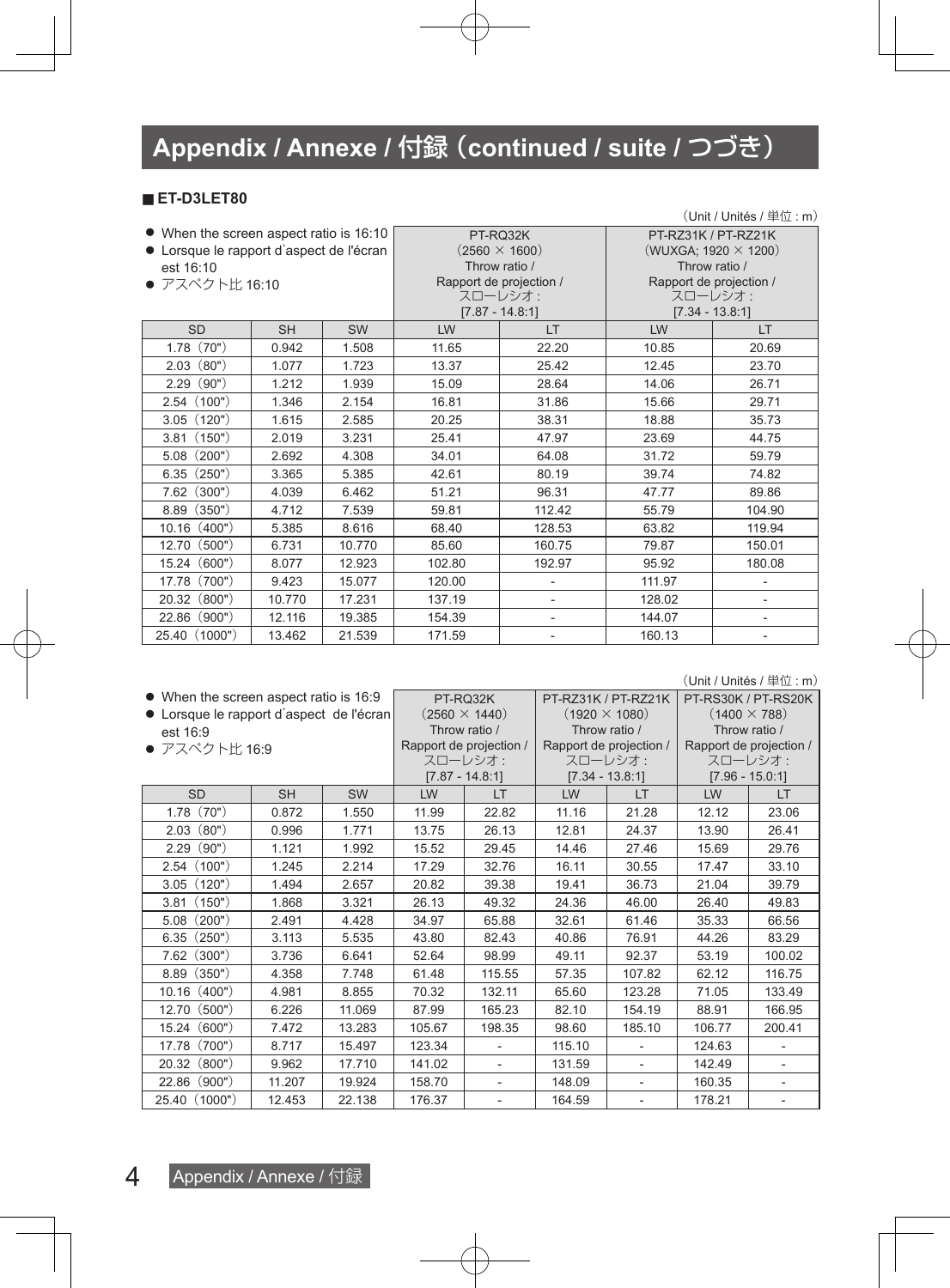| • When the screen aspect ratio is 4:3    |           |           |                      | PT-RQ32K                 |                      | PT-RZ31K / PT-RZ21K      | PT-RS30K / PT-RS20K         |                         |
|------------------------------------------|-----------|-----------|----------------------|--------------------------|----------------------|--------------------------|-----------------------------|-------------------------|
| • Lorsque le rapport d'aspect de l'écran |           |           | $(2133 \times 1600)$ |                          | $(1600 \times 1200)$ |                          | $(SXGA+; 1400 \times 1050)$ |                         |
| est 4:3                                  |           |           |                      | Throw ratio /            | Throw ratio /        |                          | Throw ratio /               |                         |
| ● アスペクト比4:3                              |           |           |                      | Rapport de projection /  |                      | Rapport de projection /  |                             | Rapport de projection / |
|                                          |           |           |                      | スローレシオ:                  |                      | スローレシオ:                  | スローレシオ:                     |                         |
|                                          |           |           |                      | $[9.46 - 17.8:1]$        |                      | $[8.82 - 16.6:1]$        | $[7.95 - 14.9:1]$           |                         |
| <b>SD</b>                                | <b>SH</b> | <b>SW</b> | LW                   | LT                       | LW                   | LT.                      | LW                          | LT.                     |
| (70")<br>1.78                            | 1.067     | 1.422     | 13.24                | 25.18                    | 12.33                | 23.47                    | 11.09                       | 21.14                   |
| (80")<br>2.03                            | 1.219     | 1.626     | 15.19                | 28.83                    | 14.15                | 26.88                    | 12.73                       | 24.21                   |
| (90")<br>2.29                            | 1.372     | 1.829     | 17.14                | 32.47                    | 15.97                | 30.28                    | 14.37                       | 27.29                   |
| 2.54(100")                               | 1.524     | 2.032     | 19.08                | 36.12                    | 17.78                | 33.69                    | 16.01                       | 30.36                   |
| 3.05(120")                               | 1.829     | 2.438     | 22.98                | 43.42                    | 21.42                | 40.50                    | 19.29                       | 36.50                   |
| (150")<br>3.81                           | 2.286     | 3.048     | 28.82                | 54.36                    | 26.87                | 50.71                    | 24.21                       | 45.72                   |
| (200")<br>5.08                           | 3.048     | 4.064     | 38.56                | 72.60                    | 35.96                | 67.73                    | 32.40                       | 61.08                   |
| (250")<br>6.35                           | 3.810     | 5.080     | 48.29                | 90.84                    | 45.04                | 84.75                    | 40.60                       | 76.44                   |
| (300")<br>7.62                           | 4.572     | 6.096     | 58.03                | 109.08                   | 54.13                | 101.78                   | 48.80                       | 91.79                   |
| 8.89 (350")                              | 5.334     | 7.112     | 67.76                | 127.32                   | 63.21                | 118.80                   | 57.00                       | 107.15                  |
| (400")<br>10.16                          | 6.096     | 8.128     | 77.50                | 145.57                   | 72.30                | 135.82                   | 65.19                       | 122.51                  |
| 12.70 (500")                             | 7.620     | 10.160    | 96.97                | 182.05                   | 90.47                | 169.87                   | 81.59                       | 153.23                  |
| (600")<br>15.24                          | 9.144     | 12.192    | 116.44               | 218.53                   | 108.64               | 203.91                   | 97.98                       | 183.95                  |
| 17.78<br>(700")                          | 10.668    | 14.224    | 135.91               |                          | 126.81               |                          | 114.38                      |                         |
| 20.32 (800")                             | 12.192    | 16.256    | 155.38               |                          | 144.98               | ٠                        | 130.77                      |                         |
| 22.86 (900")                             | 13.716    | 18.288    | 174.85               | ٠                        | 163.15               | ٠                        | 147.17                      | $\blacksquare$          |
| 25.40 (1000")                            | 15.240    | 20.320    | 194.32               | $\overline{\phantom{a}}$ | 181.33               | $\overline{\phantom{a}}$ | 163.56                      |                         |

#### ■ **ET-D3LEW50**

(Unit / Unités / 単位 : m)

ı

| • When the screen aspect ratio is 16:10<br>• Lorsque le rapport d'aspect de l'écran<br>est 16:10<br>● アスペクト比 16:10 |           |           | PT-RO32K / PT-RO13K<br>$(2560 \times 1600)$<br>Throw ratio /<br>Rapport de projection /<br>スローレシオ:<br>[0.746:1] | PT-RZ31K / PT-RZ21K / PT-RZ12K /<br>PT-DZ21K2 / PT-DZ13K / PT-DZ10K<br>(WUXGA; 1920 $\times$ 1200)<br>Throw ratio /<br>Rapport de projection /<br>スローレシオ:<br>[0.694:1] |
|--------------------------------------------------------------------------------------------------------------------|-----------|-----------|-----------------------------------------------------------------------------------------------------------------|------------------------------------------------------------------------------------------------------------------------------------------------------------------------|
| <b>SD</b>                                                                                                          | <b>SH</b> | <b>SW</b> | L                                                                                                               |                                                                                                                                                                        |
| 1.78(70")                                                                                                          | 0.942     | 1.508     | 1.09                                                                                                            | 1.01                                                                                                                                                                   |
| 2.03(80")                                                                                                          | 1.077     | 1.723     | 1.25                                                                                                            | 1.16                                                                                                                                                                   |
| (90")<br>2.29                                                                                                      | 1.212     | 1.939     | 1.42                                                                                                            | 1.32                                                                                                                                                                   |
| 2.54(100")                                                                                                         | 1.346     | 2.154     | 1.58                                                                                                            | 1.47                                                                                                                                                                   |
| (120")<br>3.05                                                                                                     | 1.615     | 2.585     | 1.91                                                                                                            | 1.78                                                                                                                                                                   |
| 3.81(150")                                                                                                         | 2.019     | 3.231     | 2.41                                                                                                            | 2.24                                                                                                                                                                   |
| (200")<br>5.08                                                                                                     | 2.692     | 4.308     | 3.23                                                                                                            | 3.01                                                                                                                                                                   |
| 6.35(250")                                                                                                         | 3.365     | 5.385     | 4.06                                                                                                            | 3.78                                                                                                                                                                   |
| $7.62$ $(300")$                                                                                                    | 4.039     | 6.462     | 4.89                                                                                                            | 4.56                                                                                                                                                                   |
| $8.89$ $(350")$                                                                                                    | 4.712     | 7.539     | 5.71                                                                                                            | 5.33                                                                                                                                                                   |
| 10.16 (400")                                                                                                       | 5.385     | 8.616     | 6.54                                                                                                            | 6.10                                                                                                                                                                   |
| 12.70 (500")                                                                                                       | 6.731     | 10.770    | 8.19                                                                                                            | 7.64                                                                                                                                                                   |
| 15.24 (600")                                                                                                       | 8.077     | 12.923    | 9.84                                                                                                            | 9.18                                                                                                                                                                   |
| 17.78 (700")                                                                                                       | 9.423     | 15.077    | 11.49                                                                                                           | 10.72                                                                                                                                                                  |
| 20.32 (800")                                                                                                       | 10.770    | 17.231    | 13.15                                                                                                           | 12.27                                                                                                                                                                  |
| 22.86 (900")                                                                                                       | 12.116    | 19.385    | 14.80                                                                                                           | 13.81                                                                                                                                                                  |
| 25.40 (1000")                                                                                                      | 13.462    | 21.539    | 16.45                                                                                                           | 15.35                                                                                                                                                                  |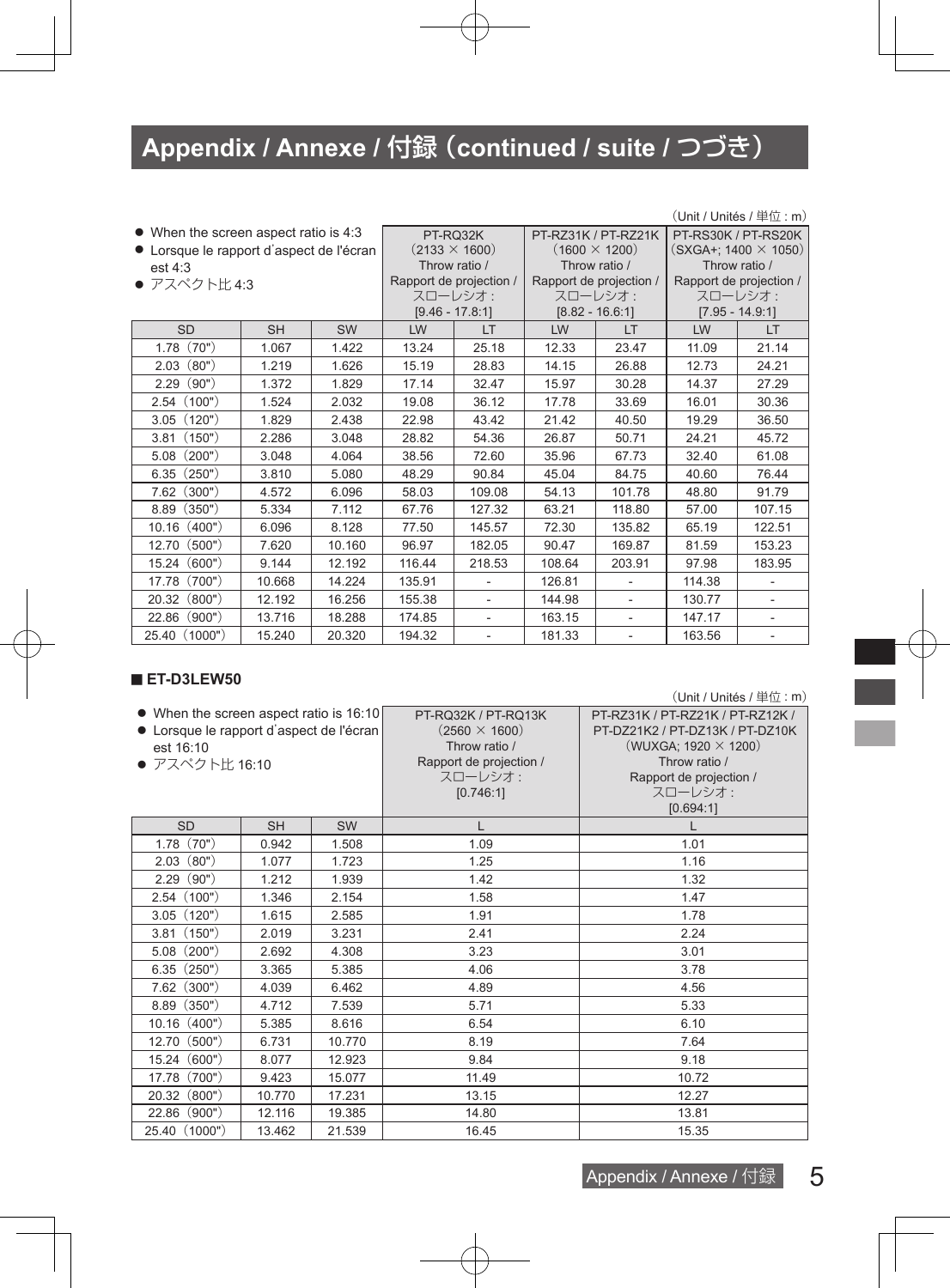|                                          | $(Unit / Unit$ és / 単位: m) |        |                                      |                       |                        |                                          |  |  |  |  |
|------------------------------------------|----------------------------|--------|--------------------------------------|-----------------------|------------------------|------------------------------------------|--|--|--|--|
| • When the screen aspect ratio is 16:9   |                            |        | PT-RQ32K / PT-RQ13K                  | PT-RZ31K / PT-RZ21K / |                        | PT-RS30K / PT-RS20K /                    |  |  |  |  |
| • Lorsque le rapport d'aspect de l'écran |                            |        | $(2560 \times 1440)$                 |                       | PT-RZ12K / PT-DZ21K2 / | PT-RS11K / PT-DS20K2 /                   |  |  |  |  |
| est 16:9                                 |                            |        | Throw ratio /                        |                       | PT-DZ13K / PT-DZ10K    | PT-DS12K                                 |  |  |  |  |
| ● アスペクト比 16:9                            |                            |        | Rapport de projection /<br>スローレシオ:   |                       | $(1920 \times 1080)$   | $(1400 \times 788)$                      |  |  |  |  |
|                                          |                            |        | [0.746:1]<br>Rapport de projection / |                       | Throw ratio /          | Throw ratio /<br>Rapport de projection / |  |  |  |  |
|                                          |                            |        |                                      |                       | スローレシオ:                | スローレシオ:                                  |  |  |  |  |
|                                          |                            |        |                                      |                       | [0.695:1]              | [0.754:1]                                |  |  |  |  |
| <b>SD</b>                                | <b>SH</b>                  | SW     | $\mathsf{L}$                         |                       | $\mathbf{I}$           | $\mathbf{L}$                             |  |  |  |  |
| 1.78(70")                                | 0.872                      | 1.550  | 1.12<br>1.04                         |                       |                        | 1.13                                     |  |  |  |  |
| 2.03(80")                                | 0.996                      | 1.771  | 1.29                                 |                       | 1.20                   | 1.30                                     |  |  |  |  |
| 2.29(90")                                | 1.121                      | 1.992  | 1.46                                 |                       | 1.36                   | 1.47                                     |  |  |  |  |
| 2.54 (100")                              | 1.245                      | 2.214  | 1.63                                 |                       | 1.51                   | 1.64                                     |  |  |  |  |
| 3.05(120")                               | 1.494                      | 2.657  | 1.97                                 |                       | 1.83                   | 1.99                                     |  |  |  |  |
| 3.81(150")                               | 1.868                      | 3.321  | 2.48                                 |                       | 2.31                   | 2.50                                     |  |  |  |  |
| $5.08$ $(200")$                          | 2.491                      | 4.428  | 3.33                                 |                       | 3.10                   | 3.36                                     |  |  |  |  |
| 6.35(250")                               | 3.113                      | 5.535  | 4.17                                 |                       | 3.89                   | 4.22                                     |  |  |  |  |
| 7.62 (300")                              | 3.736                      | 6.641  | 5.02                                 |                       | 4.68                   | 5.08                                     |  |  |  |  |
| $8.89$ $(350")$                          | 4.358                      | 7.748  | 5.87                                 |                       | 5.48                   | 5.93                                     |  |  |  |  |
| 10.16 (400")                             | 4.981                      | 8.855  | 6.72                                 |                       | 6.27                   | 6.79                                     |  |  |  |  |
| 12.70 (500")                             | 6.226                      | 11.069 | 8.42                                 | 7.85                  |                        | 8.51                                     |  |  |  |  |
| 15.24 (600")                             | 7.472                      | 13.283 | 10.12<br>9.44                        |                       | 10.22                  |                                          |  |  |  |  |
| 17.78 (700")                             | 8.717                      | 15.497 | 11.82<br>11.02                       |                       |                        | 11.94                                    |  |  |  |  |
| 20.32 (800")                             | 9.962                      | 17.710 | 13.51<br>12.61                       |                       |                        | 13.66                                    |  |  |  |  |
| 22.86 (900")                             | 11.207                     | 19.924 | 15.21                                |                       | 14.19                  | 15.37                                    |  |  |  |  |
| 25.40 (1000")                            | 12.453                     | 22.138 | 16.91                                |                       | 15.78                  | 17.09                                    |  |  |  |  |
|                                          |                            |        | PT-DW17K2 / PT-DW11K                 |                       |                        | PT-DZ16K2                                |  |  |  |  |
|                                          |                            |        | (WXGA; 1366 $\times$ 768)            |                       |                        | $(1920 \times 1080)$                     |  |  |  |  |
|                                          |                            |        | Throw ratio /                        |                       |                        | Throw ratio /                            |  |  |  |  |
|                                          |                            |        | Rapport de projection /              |                       |                        | Rapport de projection /                  |  |  |  |  |
|                                          |                            |        | スローレシオ:<br>[0.774:1]                 |                       |                        | スローレシオ:<br>[0.695:1]                     |  |  |  |  |
| <b>SD</b>                                | <b>SH</b>                  | SW     | L                                    |                       |                        | $\mathsf{L}$                             |  |  |  |  |
| 1.78(70")                                | 0.872                      | 1.550  | 1.16                                 |                       |                        | 1.04                                     |  |  |  |  |
| 2.03(80")                                | 0.996                      | 1.771  | 1.34                                 |                       |                        | 1.20                                     |  |  |  |  |
| 2.29(90")                                | 1.121                      | 1.992  | 1.51                                 |                       |                        | 1.36                                     |  |  |  |  |
| 2.54(100")                               | 1.245                      | 2.214  | 1.69                                 |                       |                        | 1.51                                     |  |  |  |  |
| 3.05(120")                               | 1.494                      | 2.657  | 2.04                                 |                       |                        | 1.83                                     |  |  |  |  |
| 3.81(150")                               | 1.868                      | 3.321  | 2.57                                 |                       |                        | 2.31                                     |  |  |  |  |
| $5.08$ $(200")$                          | 2.491                      | 4.428  | 3.45                                 |                       |                        | 3.10                                     |  |  |  |  |
| 6.35(250")                               | 3.113                      | 5.535  | 4.33                                 |                       |                        | 3.89                                     |  |  |  |  |
| $7.62$ $(300")$                          | 3.736                      | 6.641  | 5.21                                 |                       |                        | 4.68                                     |  |  |  |  |
| $8.89$ $(350")$                          | 4.358                      | 7.748  | 6.09                                 |                       |                        | 5.48                                     |  |  |  |  |
| 10.16 (400")                             | 4.981                      | 8.855  | 6.96                                 |                       |                        | 6.27                                     |  |  |  |  |
| 12.70 (500")                             | 6.226                      | 11.069 | 8.72                                 |                       |                        | 7.85                                     |  |  |  |  |
| 15.24 (600")                             | 7.472                      | 13.283 | 10.48                                |                       |                        | 9.44                                     |  |  |  |  |
| 17.78 (700")                             | 8.717                      | 15.497 | 12.24                                |                       |                        | 11.02                                    |  |  |  |  |
| 20.32 (800")                             | 9.962                      | 17.710 | 14.00                                |                       | 12.61                  |                                          |  |  |  |  |
| 22.86 (900")                             | 11.207                     | 19.924 | 15.76                                |                       | 14.19                  |                                          |  |  |  |  |
| 25.40 (1000")                            | 12.453                     | 22.138 | 17.52                                |                       |                        | 15.78                                    |  |  |  |  |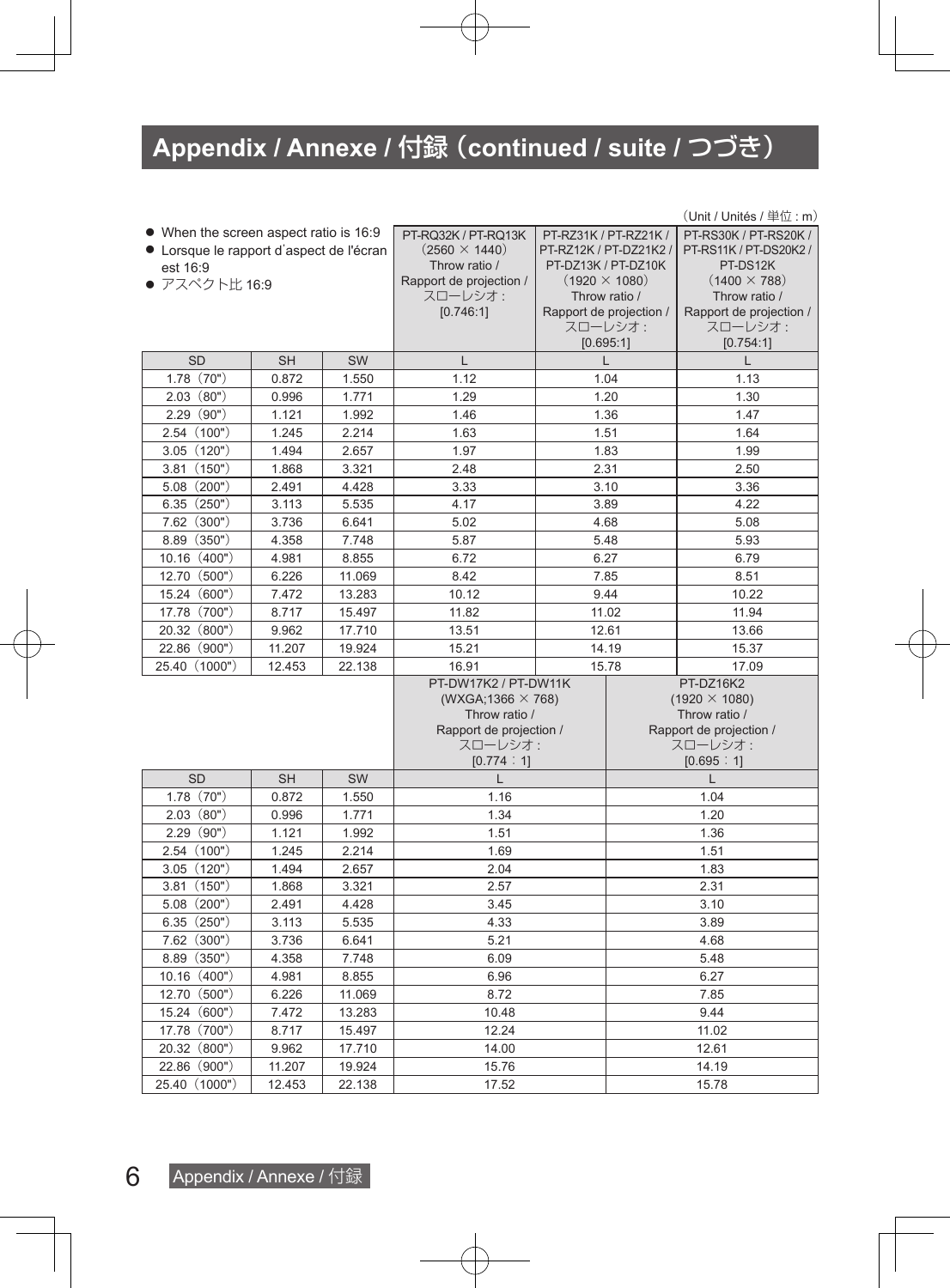|                                          |                  |        |                         |                        |                                          | $(Unit / Unit$ és / 単位: m)               |  |
|------------------------------------------|------------------|--------|-------------------------|------------------------|------------------------------------------|------------------------------------------|--|
| • When the screen aspect ratio is 4:3    |                  |        | PT-RQ32K / PT-RQ13K     | PT-RZ31K / PT-RZ21K /  |                                          | PT-RS30K / PT-RS20K /                    |  |
| • Lorsque le rapport d'aspect de l'écran |                  |        | $(2133 \times 1600)$    | PT-RZ12K / PT-DZ21K2 / |                                          | PT-RS11K / PT-DS20K2 /                   |  |
| est 4:3                                  |                  |        | Throw ratio /           |                        | PT-DZ13K / PT-DZ10K                      | PT-DS12K                                 |  |
| ● アスペクト比 4:3                             |                  |        | Rapport de projection / |                        | $(1600 \times 1200)$                     | $(SXGA+; 1400 \times 1050)$              |  |
|                                          |                  |        | スローレシオ:<br>[0.898:1]    |                        | Throw ratio /<br>Rapport de projection / | Throw ratio /<br>Rapport de projection / |  |
|                                          |                  |        |                         |                        | スローレシオ:                                  | スローレシオ:                                  |  |
|                                          |                  |        |                         |                        | [0.836:1]                                | [0.752:1]                                |  |
| <b>SD</b>                                | <b>SH</b>        | SW     | $\mathsf{L}$            |                        | L                                        | $\mathbf{L}$                             |  |
| 1.78(70")                                | 1.067            | 1.422  | 1.24<br>1.15            |                        |                                          | 1.03                                     |  |
| 2.03(80")                                | 1.219            | 1.626  | 1.43                    |                        | 1.33                                     | 1.19                                     |  |
| 2.29(90")                                | 1.372            | 1.829  | 1.61                    |                        | 1.50                                     | 1.35                                     |  |
| 2.54(100")                               | 1.524            | 2.032  | 1.80                    |                        | 1.67                                     | 1.50                                     |  |
| 3.05(120")                               | 1.829            | 2.438  | 2.17                    |                        | 2.02                                     | 1.82                                     |  |
| 3.81(150")                               | 2.286            | 3.048  | 2.73                    |                        | 2.55                                     | 2.29                                     |  |
| $5.08$ $(200")$                          | 3.048            | 4.064  | 3.67                    |                        | 3.42                                     | 3.08                                     |  |
| 6.35(250")                               | 3.810            | 5.080  | 4.61                    |                        | 4.29                                     | 3.87                                     |  |
| $7.62$ (300")                            | 4.572            | 6.096  | 5.54                    | 5.17                   |                                          | 4.65                                     |  |
| $8.89$ $(350")$                          | 5.334            | 7.112  | 6.48                    |                        | 6.04                                     | 5.44                                     |  |
| 10.16 (400")                             | 6.096            | 8.128  | 7.41<br>6.91            |                        | 6.23                                     |                                          |  |
| 12.70 (500")                             | 7.620            | 10.160 | 9.28<br>8.66            |                        | 7.80                                     |                                          |  |
| 15.24 (600")                             | 9.144            | 12.192 | 11.15<br>10.40          |                        | 9.38                                     |                                          |  |
| 17.78 (700")                             | 10.668           | 14.224 | 13.02<br>12.15          |                        |                                          | 10.96                                    |  |
| 20.32 (800")                             | 12.192           | 16.256 | 14.89<br>13.90          |                        |                                          | 12.53                                    |  |
| 22.86 (900")                             | 13.716           | 18.288 | 16.77                   |                        | 15.64                                    | 14.11                                    |  |
| 25.40 (1000")                            | 15.240           | 20.320 | 18.64                   |                        | 17.39                                    | 15.68                                    |  |
|                                          |                  |        | PT-DW17K2 / PT-DW11K    |                        |                                          | PT-DZ16K2                                |  |
|                                          |                  |        | $(1024 \times 768)$     |                        |                                          | $(1440 \times 1080)$                     |  |
|                                          |                  |        | Throw ratio /           |                        |                                          | Throw ratio /                            |  |
|                                          |                  |        | Rapport de projection / |                        |                                          | Rapport de projection /                  |  |
|                                          |                  |        | スローレシオ:<br>[1.04:1]     |                        |                                          | スローレシオ:<br>[0.932 : 1]                   |  |
| <b>SD</b>                                | <b>SH</b>        | SW     | $\mathsf{L}$            |                        |                                          | $\mathsf{L}$                             |  |
| 1.78(70")                                | 1.067            | 1.422  | 1.44                    |                        |                                          | 1.29                                     |  |
| 2.03(80")                                | 1.219            | 1.626  | 1.65                    |                        |                                          | 1.48                                     |  |
| 2.29(90")                                | 1.372            | 1.829  | 1.87                    |                        |                                          | 1.67                                     |  |
| 2.54(100")                               | 1.524            | 2.032  | 2.08                    |                        |                                          | 1.87                                     |  |
| 3.05(120")                               | 1.829            | 2.438  | 2.51                    |                        |                                          | 2.26                                     |  |
| 3.81(150")                               | 2.286            | 3.048  | 3.16                    |                        |                                          | 2.84                                     |  |
| 5.08(200")                               | 3.048            | 4.064  | 4.24                    |                        |                                          | 3.81                                     |  |
| 6.35(250")                               | 3.810            | 5.080  | 5.31                    |                        |                                          | 4.78                                     |  |
| $7.62$ (300")                            | 4.572            | 6.096  | 6.39                    |                        |                                          | 5.75                                     |  |
| $8.89$ $(350")$                          | 5.334            | 7.112  | 7.47                    |                        |                                          | 6.72                                     |  |
| 10.16 (400")                             | 6.096            | 8.128  | 8.54                    |                        |                                          | 7.69                                     |  |
| 12.70 (500")                             | 7.620            | 10.160 | 10.70                   |                        |                                          | 9.63                                     |  |
| 15.24 (600")                             | 9.144            | 12.192 | 12.85                   |                        |                                          | 11.57                                    |  |
| 17.78 (700")                             | 10.668           | 14.224 | 15.00                   |                        |                                          | 13.51                                    |  |
| 20.32 (800")                             | 12.192<br>16.256 |        | 17.16                   |                        | 15.45                                    |                                          |  |
| 22.86 (900")                             | 13.716           | 18.288 | 19.31                   |                        | 17.39                                    |                                          |  |
| 25.40 (1000")                            | 15.240           | 20.320 | 21.46                   |                        |                                          | 19.33                                    |  |

ī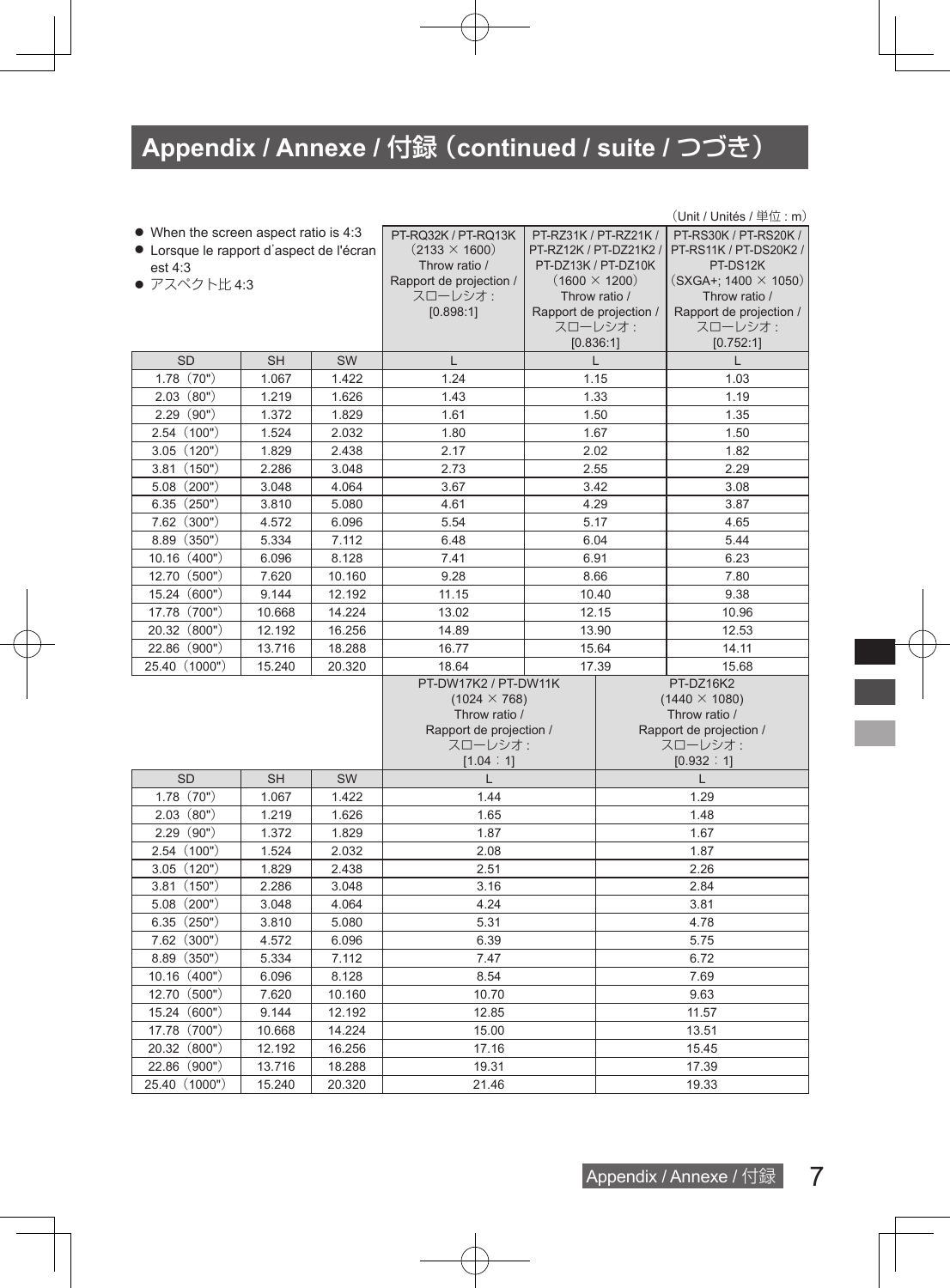#### **Note**

- A ±5 % error in listed projection distances may occur.
- In addition, when [KEYSTONE] is used, distance is corrected to become smaller than the specified screen size.  $\bullet$  The throw ratio is based on the value during projection with the projected image size of 3.81 m (150").
- Remarque
- Une erreur de ±5 % dans des distances de projection énumérées peut se produire. En outre, lorsque [CORRECTION DE TRAPÈZE] est utilisé, la distance est corrigée pour devenir inférieure à la taille d'écran spécifiée.
- $\bullet$  Le rapport de projection est basé sur la valeur en cours de projection avec une taille de l'image projetée de 3,81 m (150").

#### お知らせ

- 記載の投写距離は± 5%以下の範囲内で誤差が発生します。
	- また、[台形補正]使用時は、所定の画面サイズよりも小さくなる方向で補正されます。
- スローレシオは、投写画面サイズ 150 型投写時の値を基準にしています。

Setting-up dimensions which are not given in the above table can be calculated using the formulas below. Check the projected image size SD (m) and use the following formula to determine projection distance (L).

La configuration des dimensions qui ne sont pas données dans le tableau ci-dessus peut être calculée à l'aide des formules suivantes. Vérifiez la taille de l'image projetée SD (m) et utilisez la formule suivante pour déterminer la distance de projection (L).

上記の表以外の投写寸法は次の計算式で求めることができます。画面対角サイズ SD(m)をご確認のうえ、 それぞれの計算式で投写距離(L)を求めてください。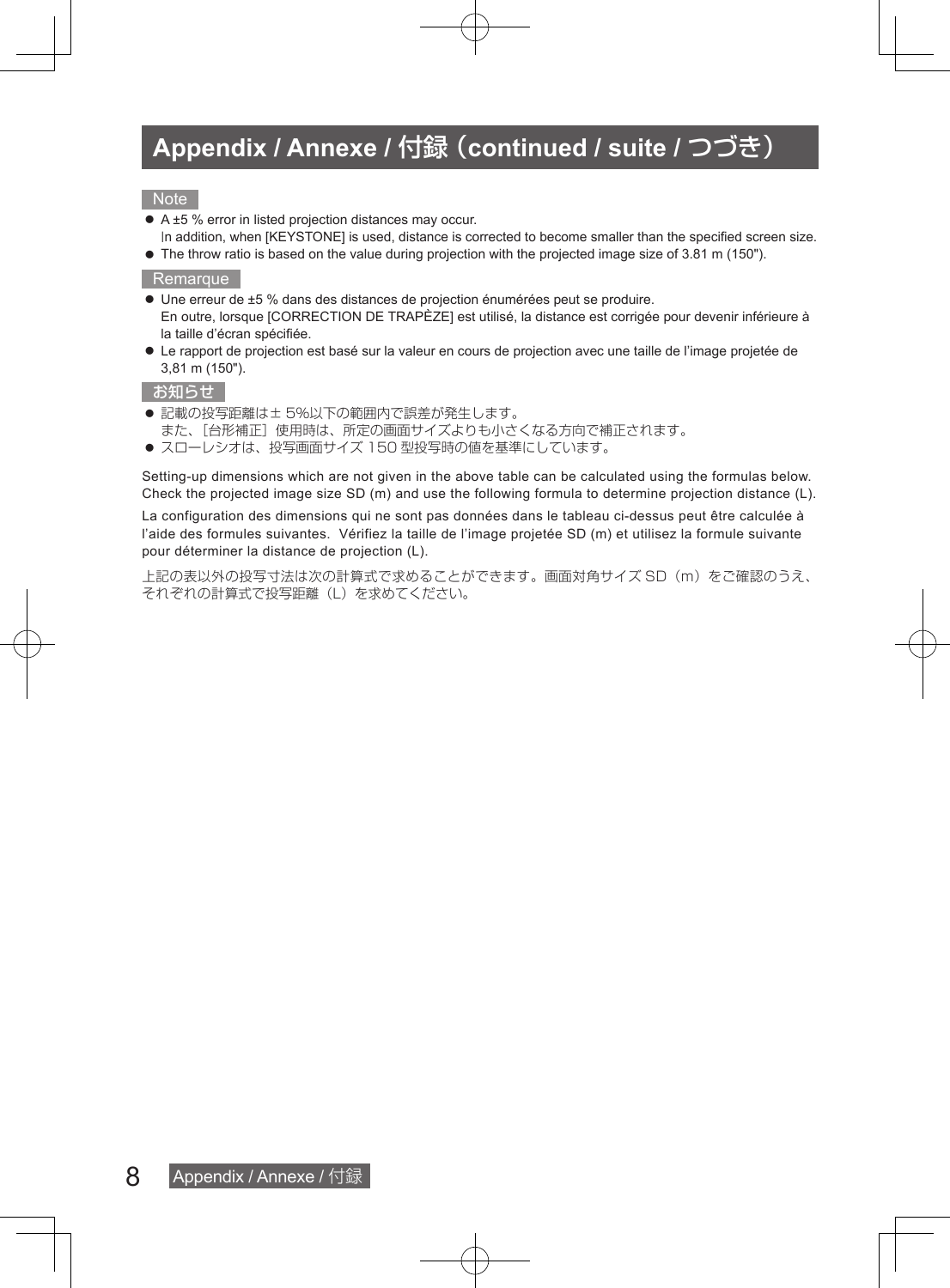- $\bullet$  Projection distance formulas
- **Formules de distance de projection**
- 投写距離計算式

The dimensions of the following table contain a slight error.

Periods are used to represent decimal points in the calculation formulas in the following table.

Les dimensions du tableau suivant peuvent présenter un léger écart.

Les points sont utilisés pour indiquer les décimales dans les formules de calcul dans le tableau suivant.

次の表内の寸法は若干の誤差があります。

● ET-D3LEW60 **Contract and the example of the example of the example of the example of the example of the example of the example of the example of the example of the example of the example of the example of the example o** 

|                              |                                                                                                                                                                                        | LW                            | LT.                                                         |
|------------------------------|----------------------------------------------------------------------------------------------------------------------------------------------------------------------------------------|-------------------------------|-------------------------------------------------------------|
| PT-RO32K                     | When the screen aspect ratio is 16:10 (2560 $\times$ 1600)<br>Lorsque le rapport d'aspect de l'écran est 16:10 (2560 $\times$ 1600)<br>アスペクト比 16:10 (2560 × 1600) のとき                  |                               | $= 0.8549 \times SD - 0.0566$   = 1.0242 $\times$ SD-0.0736 |
|                              | When the screen aspect ratio is 16:9 (2560 $\times$ 1440)<br>Lorsque le rapport d'aspect de l'écran est 16:9 (2560 $\times$ 1440)<br>アスペクト比 16:9 (2560 × 1440) のとき                     | $= 0.8786 \times SD - 0.0566$ | $=1.0527 \times SD-0.0736$                                  |
|                              | When the screen aspect ratio is 4:3 (2133 $\times$ 1600)<br>Lorsque le rapport d'aspect de l'écran est 4:3 (2133 $\times$ 1600)<br>アスペクト比 4:3 (2133 × 1600) のとき                        | $= 0.9679 \times SD - 0.0566$ | $=1.1596 \times SD-0.0736$                                  |
| PT-RZ31K /<br>PT-RZ21K       | When the screen aspect ratio is 16:10 (WUXGA; 1920 $\times$ 1200)<br>Lorsque le rapport d'aspect de l'écran est 16:10<br>(WUXGA; 1920 × 1200)<br>アスペクト比 16:10 (WUXGA; 1920 × 1200) のとき | $= 0.7979 \times SD - 0.0566$ | $= 0.9559 \times SD - 0.0736$                               |
|                              | When the screen aspect ratio is 16:9 (1920 $\times$ 1080)<br>Lorsque le rapport d'aspect de l'écran est 16:9 (1920 $\times$ 1080)<br>アスペクト比 16:9 (1920 × 1080) のとき                     | =0.8201 $\times$ SD-0.0566    | $=0.9825 \times SD-0.0736$                                  |
|                              | When the screen aspect ratio is 4:3 (1600 $\times$ 1200)<br>Lorsque le rapport d'aspect de l'écran est 4:3 (1600 $\times$ 1200)<br>アスペクト比 4:3 (1600 × 1200) のとき                        | $= 0.9032 \times SD - 0.0566$ | $=1.0822 \times SD-0.0736$                                  |
| <b>PT-RS30K/</b><br>PT-RS20K | When the screen aspect ratio is 16:9 (1400 $\times$ 788)<br>Lorsque le rapport d'aspect de l'écran est 16:9 (1400 $\times$ 788)<br>アスペクト比 16:9 (1400 × 788) のとき                        | $=0.8877 \times SD-0.0566$    | $=1.0636 \times SD-0.0736$                                  |
|                              | When the screen aspect ratio is 4:3 (SXGA+; 1400 $\times$ 1050)<br>Lorsque le rapport d'aspect de l'écran est 4:3<br>(SXGA+; 1400 × 1050)<br>アスペクト比 4:3 (SXGA+; 1400 × 1050) のとき       | $= 0.8150 \times SD - 0.0566$ | $= 0.9764 \times SD - 0.0736$                               |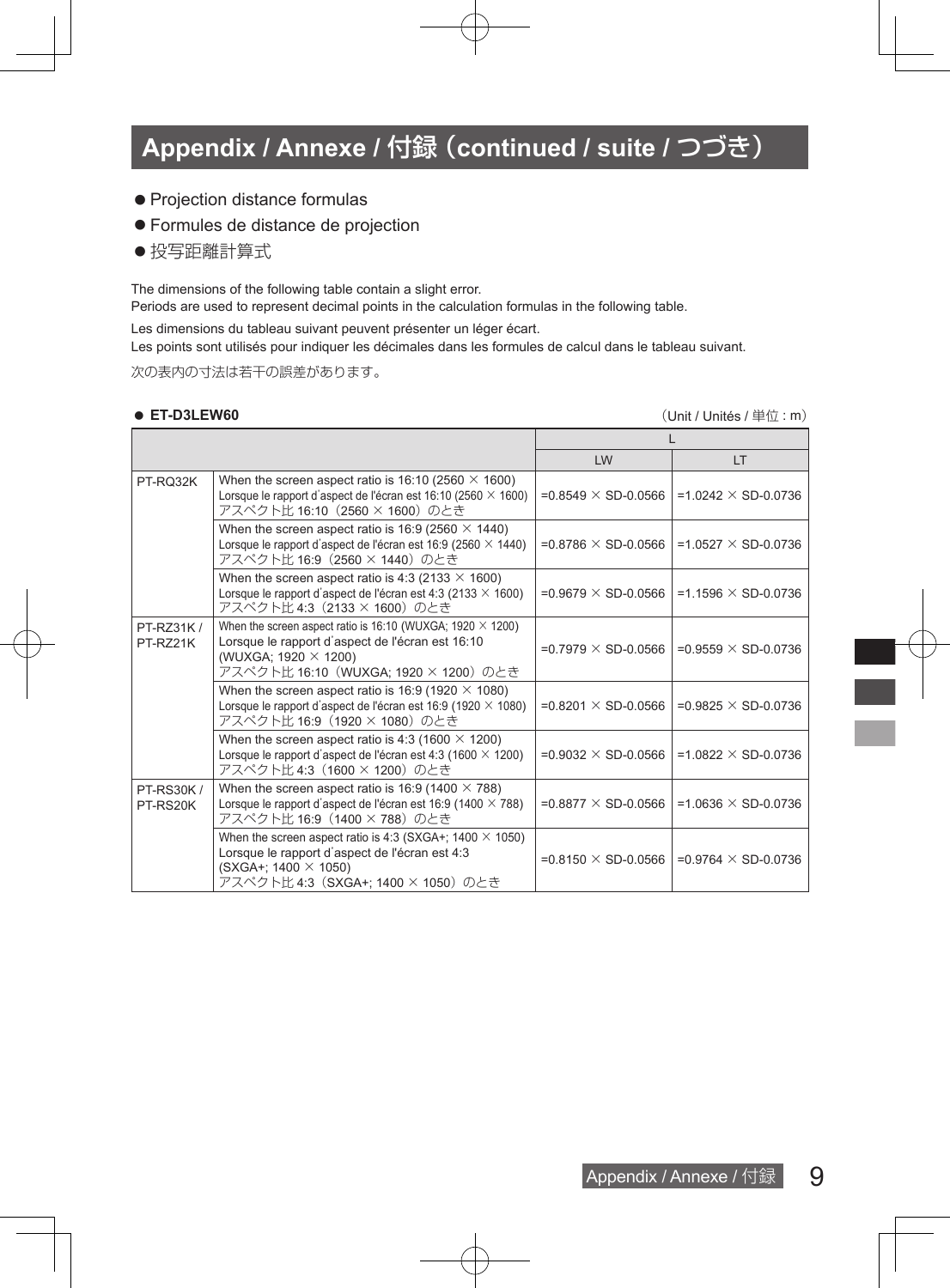z **ET-D3LES20** (Unit / Unités / 単位 : m)

|                              |                                                                                                                                                                                        | LW                         | LT.                           |
|------------------------------|----------------------------------------------------------------------------------------------------------------------------------------------------------------------------------------|----------------------------|-------------------------------|
| PT-RQ32K                     | When the screen aspect ratio is 16:10 (2560 $\times$ 1600)<br>Lorsque le rapport d'aspect de l'écran est 16:10 (2560 $\times$ 1600)<br>アスペクト比 16:10 (2560 × 1600) のとき                  | $=1.5334 \times SD-0.0832$ | $= 2.2280 \times SD - 0.1162$ |
|                              | When the screen aspect ratio is 16:9 (2560 $\times$ 1440)<br>Lorsque le rapport d'aspect de l'écran est 16:9 (2560 $\times$ 1440)<br>アスペクト比 16:9 (2560 × 1440) のとき                     | $=1.5760 \times SD-0.0832$ | $= 2.2900 \times SD - 0.1162$ |
|                              | When the screen aspect ratio is 4:3 (2133 $\times$ 1600)<br>Lorsque le rapport d'aspect de l'écran est 4:3 (2133 $\times$ 1600)<br>アスペクト比 4:3 (2133 × 1600) のとき                        | $=1.7361 \times SD-0.0832$ | $= 2.5226 \times SD - 0.1162$ |
| PT-RZ31K /<br>PT-RZ21K       | When the screen aspect ratio is 16:10 (WUXGA; 1920 $\times$ 1200)<br>Lorsque le rapport d'aspect de l'écran est 16:10<br>(WUXGA; 1920 × 1200)<br>アスペクト比 16:10 (WUXGA; 1920 × 1200) のとき | $=1.4312 \times SD-0.0832$ | $= 2.0795 \times SD - 0.1162$ |
|                              | When the screen aspect ratio is 16:9 (1920 $\times$ 1080)<br>Lorsque le rapport d'aspect de l'écran est 16:9 (1920 $\times$ 1080)<br>アスペクト比 16:9 (1920 × 1080) のとき                     | $=1.4709 \times SD-0.0832$ | $= 2.1373 \times SD - 0.1162$ |
|                              | When the screen aspect ratio is 4:3 (1600 $\times$ 1200)<br>Lorsque le rapport d'aspect de l'écran est 4:3 (1600 $\times$ 1200)<br>アスペクト比 4:3 (1600 × 1200) のとき                        | $=1.6202 \times SD-0.0832$ | $= 2.3542 \times SD - 0.1162$ |
| <b>PT-RS30K/</b><br>PT-RS20K | When the screen aspect ratio is 16:9 (1400 $\times$ 788)<br>Lorsque le rapport d'aspect de l'écran est 16:9 (1400 $\times$ 788)<br>アスペクト比 16:9 (1400 × 788) のとき                        | =1.5924 $\times$ SD-0.0832 | $= 2.3137 \times SD - 0.1162$ |
|                              | When the screen aspect ratio is 4:3 (SXGA+; $1400 \times 1050$ )<br>Lorsque le rapport d'aspect de l'écran est 4:3<br>(SXGA+; 1400 × 1050)<br>アスペクト比 4:3 (SXGA+; 1400 × 1050) のとき      | $=1.4618 \times SD-0.0832$ | $= 2.1241 \times SD - 0.1162$ |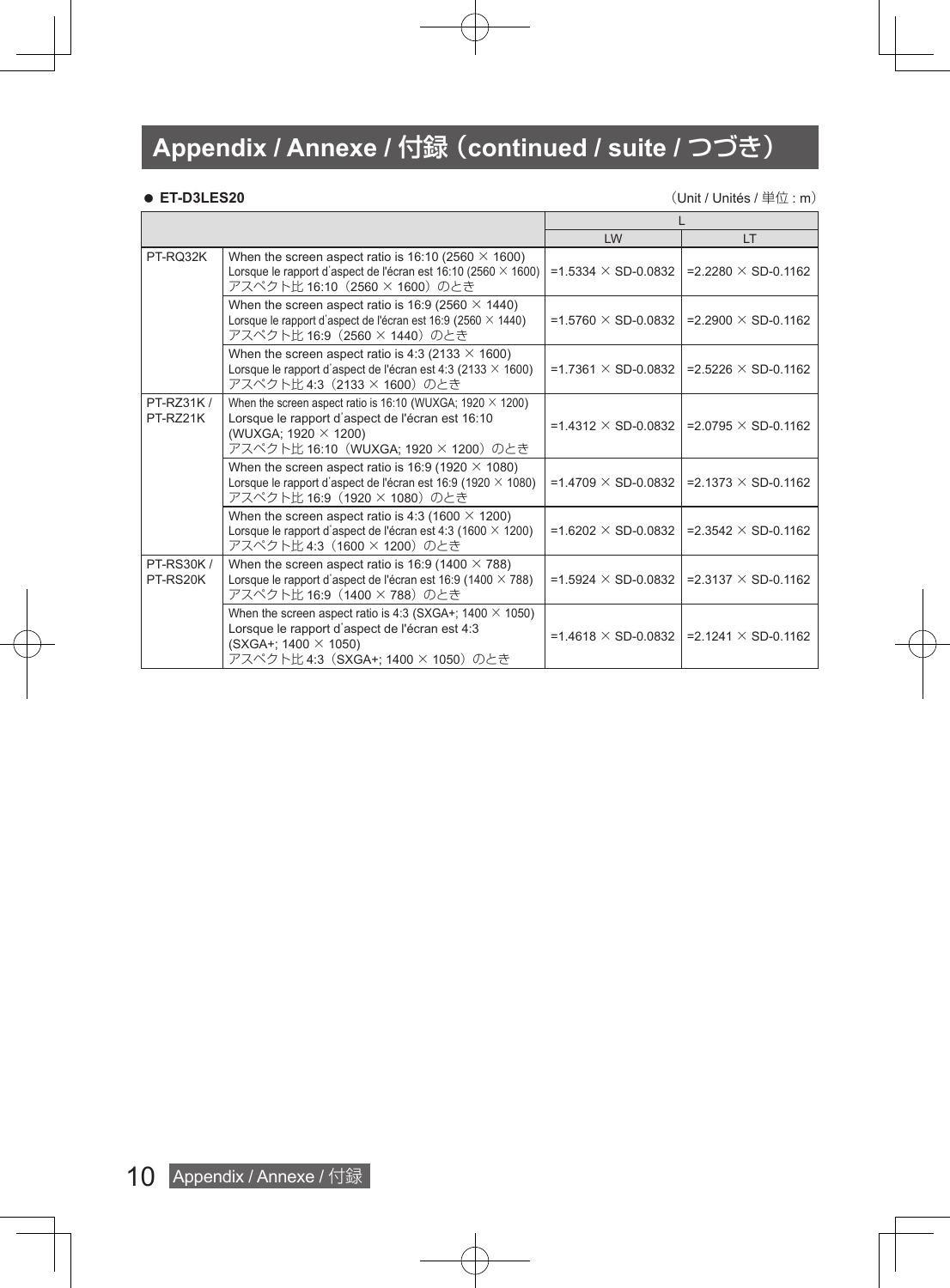● ET-D3LET80 **CONSERVERGENER ET-D3LET80** (Unit / Unités / 単位 : m)

ī

|                              |                                                                                                                                                                                        | LW                            | LT*                         |
|------------------------------|----------------------------------------------------------------------------------------------------------------------------------------------------------------------------------------|-------------------------------|-----------------------------|
| PT-RQ32K                     | When the screen aspect ratio is 16:10 (2560 $\times$ 1600)<br>Lorsque le rapport d'aspect de l'écran est 16:10 (2560 $\times$ 1600)<br>アスペクト比 16:10 (2560 × 1600) のとき                  | $= 6.7707 \times SD - 0.3862$ | $=12.6858 \times SD-0.3598$ |
|                              | When the screen aspect ratio is 16:9 (2560 $\times$ 1440)<br>Lorsque le rapport d'aspect de l'écran est 16:9 (2560 $\times$ 1440)<br>アスペクト比 16:9 (2560 × 1440) のとき                     | $=6.9590 \times SD-0.3862$    | $=13.0385 \times SD-0.3598$ |
|                              | When the screen aspect ratio is 4:3 (2133 $\times$ 1600)<br>Lorsque le rapport d'aspect de l'écran est 4:3 (2133 $\times$ 1600)<br>アスペクト比 4:3 (2133 × 1600) のとき                        | $= 7.6658 \times SD - 0.3862$ | =14.3627 $\times$ SD-0.3598 |
| PT-RZ31K /<br>PT-RZ21K       | When the screen aspect ratio is 16:10 (WUXGA; 1920 $\times$ 1200)<br>Lorsque le rapport d'aspect de l'écran est 16:10<br>(WUXGA; 1920 × 1200)<br>アスペクト比 16:10 (WUXGA; 1920 × 1200) のとき | $= 6.3193 \times SD - 0.3862$ | $=11.8400 \times SD-0.3598$ |
|                              | When the screen aspect ratio is 16:9 (1920 $\times$ 1080)<br>Lorsque le rapport d'aspect de l'écran est 16:9 (1920 $\times$ 1080)<br>アスペクト比 16:9 (1920 × 1080) のとき                     | =6.4950 $\times$ SD-0.3862    | $=12.1692 \times SD-0.3598$ |
|                              | When the screen aspect ratio is 4:3 (1600 $\times$ 1200)<br>Lorsque le rapport d'aspect de l'écran est 4:3 (1600 $\times$ 1200)<br>アスペクト比 4:3 (1600 × 1200) のとき                        | $=7.1540 \times SD-0.1577$    | =13.4039 $\times$ SD-0.1615 |
| <b>PT-RS30K/</b><br>PT-RS20K | When the screen aspect ratio is 16:9 (1400 $\times$ 788)<br>Lorsque le rapport d'aspect de l'écran est 16:9 (1400 $\times$ 788)<br>アスペクト比 16:9 (1400 × 788) のとき                        | $=7.0312 \times SD-0.3862$    | $=13.1737 \times SD-0.3598$ |
|                              | When the screen aspect ratio is 4:3 (SXGA+; $1400 \times 1050$ )<br>Lorsque le rapport d'aspect de l'écran est 4:3<br>$(SXGA+; 1400 \times 1050)$<br>アスペクト比 4:3(SXGA+; 1400 × 1050)のとき | $= 6.4547 \times SD - 0.3862$ | $=12.0937 \times SD-0.3598$ |

\* The supported screen size range for the telephoto end (maximum throw ratio) of the ET-D3LET80 is 1.78 m (70") to 15.24 m (600").

\* La plage de tailles d'écran prise en charge pour le téléobjectif (rapport de projection maximal) de l'ET-D3LET80 est comprise entre 1,78 m (70") et 15,24 m (600").

\* ET-D3LET80 のスローレシオが最大となる Tele 端の対応スクリーンサイズは 70 ~ 600 型です。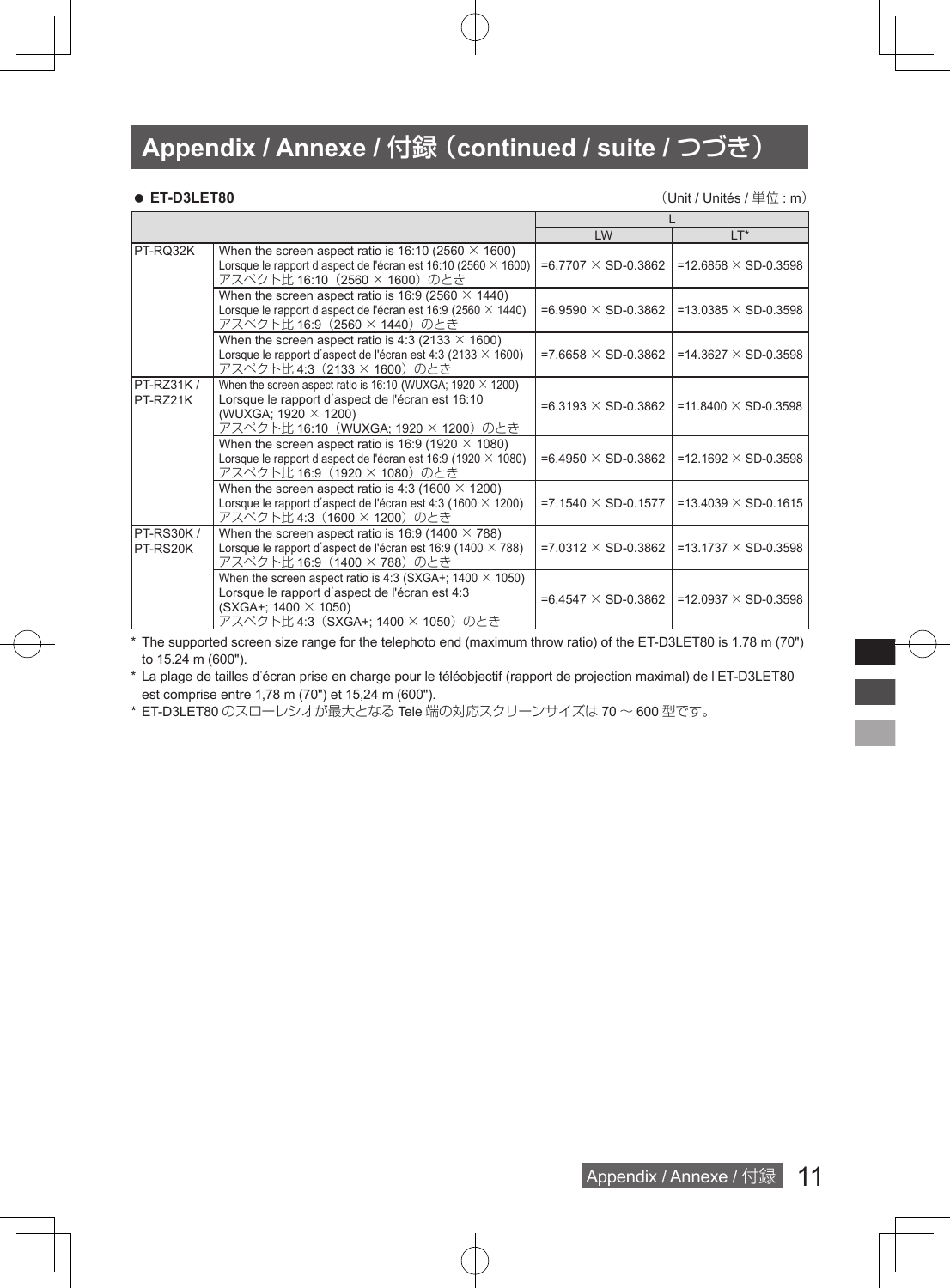● ET-D3LEW50 **CONSUMENT ACCOUNT ACCOUNT ACCOUNT ACCOUNT ACCOUNT ACCOUNT ACCOUNT ACCOUNT ACCOUNT ACCOUNT ACCOUNT** 

| PT-RQ32K /<br>PT-RQ13K                                                              | When the screen aspect ratio is 16:10 (2560 $\times$ 1600)<br>Lorsque le rapport d'aspect de l'écran est 16:10 (2560 $\times$ 1600)<br>アスペクト比 16:10 (2560 × 1600) のとき                      | $=0.6505 \times SD-0.0713$    |
|-------------------------------------------------------------------------------------|--------------------------------------------------------------------------------------------------------------------------------------------------------------------------------------------|-------------------------------|
|                                                                                     | When the screen aspect ratio is 16:9 (2560 $\times$ 1440)<br>Lorsque le rapport d'aspect de l'écran est 16:9 (2560 $\times$ 1440)<br>アスペクト比 16:9 (2560 × 1440) のとき                         | $=0.6686 \times SD-0.0713$    |
|                                                                                     | When the screen aspect ratio is 4:3 (2133 $\times$ 1600)<br>Lorsque le rapport d'aspect de l'écran est 4:3 (2133 $\times$ 1600)<br>アスペクト比 4:3 (2133 × 1600) のとき                            | $=0.7365 \times SD-0.0713$    |
| PT-RZ31K /<br>PT-RZ21K /<br><b>PT-RZ12K/</b><br>PT-DZ21K2/<br>PT-DZ13K/<br>PT-DZ10K | When the screen aspect ratio is 16:10 (WUXGA; 1920 $\times$ 1200)<br>Lorsque le rapport d'aspect de l'écran est 16:10 (WUXGA; 1920 $\times$ 1200)<br>アスペクト比 16:10 (WUXGA; 1920 × 1200) のとき | $=0.6072 \times SD-0.0713$    |
|                                                                                     | When the screen aspect ratio is 16:9 (1920 $\times$ 1080)<br>Lorsque le rapport d'aspect de l'écran est 16:9 (1920 $\times$ 1080)<br>アスペクト比 16:9 (1920 × 1080) のとき                         | $=0.6240 \times SD-0.0713$    |
|                                                                                     | When the screen aspect ratio is 4:3 (1600 $\times$ 1200)<br>Lorsque le rapport d'aspect de l'écran est 4:3 (1600 $\times$ 1200)<br>アスペクト比 4:3 (1600 × 1200) のとき                            | $=0.6873 \times SD-0.0713$    |
| <b>PT-RS30K/</b><br><b>PT-RS20K/</b><br><b>PT-RS11K/</b><br>PT-DS20K2 /<br>PT-DS12K | When the screen aspect ratio is 16:9 ( $\overline{1400 \times 788}$ )<br>Lorsque le rapport d'aspect de l'écran est 16:9 (1400 $\times$ 788)<br>アスペクト比 16:9 (1400 × 788) のとき               | $=0.6755 \times SD-0.0713$    |
|                                                                                     | When the screen aspect ratio is 4:3 (SXGA+; 1400 $\times$ 1050)<br>Lorsque le rapport d'aspect de l'écran est 4:3 (SXGA+; 1400 $\times$ 1050)<br>アスペクト比 4:3 (SXGA+; 1400 × 1050) のとき       | $=0.6202 \times SD-0.0713$    |
| <b>PT-DW17K2/</b><br>PT-DW11K                                                       | When the screen aspect ratio is 16:9 (WXGA, 1366 $\times$ 768)<br>Lorsque le rapport d'aspect de l'écran est 16:9 (WXGA; 1366 $\times$ 768)<br>アスペクト比 16:9 (WXGA; 1366 × 768) のとき          | $=0.6925 \times SD-0.0713$    |
|                                                                                     | When the screen aspect ratio is 4:3 (1024 $\times$ 768)<br>Lorsque le rapport d'aspect de l'écran est 4:3 (1024 $\times$ 768)<br>アスペクト比 4:3 (1024 × 768) のとき                               | $=0.8479 \times SD-0.0713$    |
| PT-DZ16K2                                                                           | When the screen aspect ratio is 16:9 (1920 $\times$ 1080)<br>Lorsque le rapport d'aspect de l'écran est 16:9 (1920 $\times$ 1080)<br>アスペクト比 16:9 (1920 × 1080) のとき                         | $=0.6240 \times SD-0.0713$    |
|                                                                                     | When the screen aspect ratio is 4:3 (1440 $\times$ 1080)<br>Lorsque le rapport d'aspect de l'écran est 4:3 (1440 $\times$ 1080)<br>アスペクト比 4:3 (1440 × 1080) のとき                            | $= 0.7637 \times SD - 0.0713$ |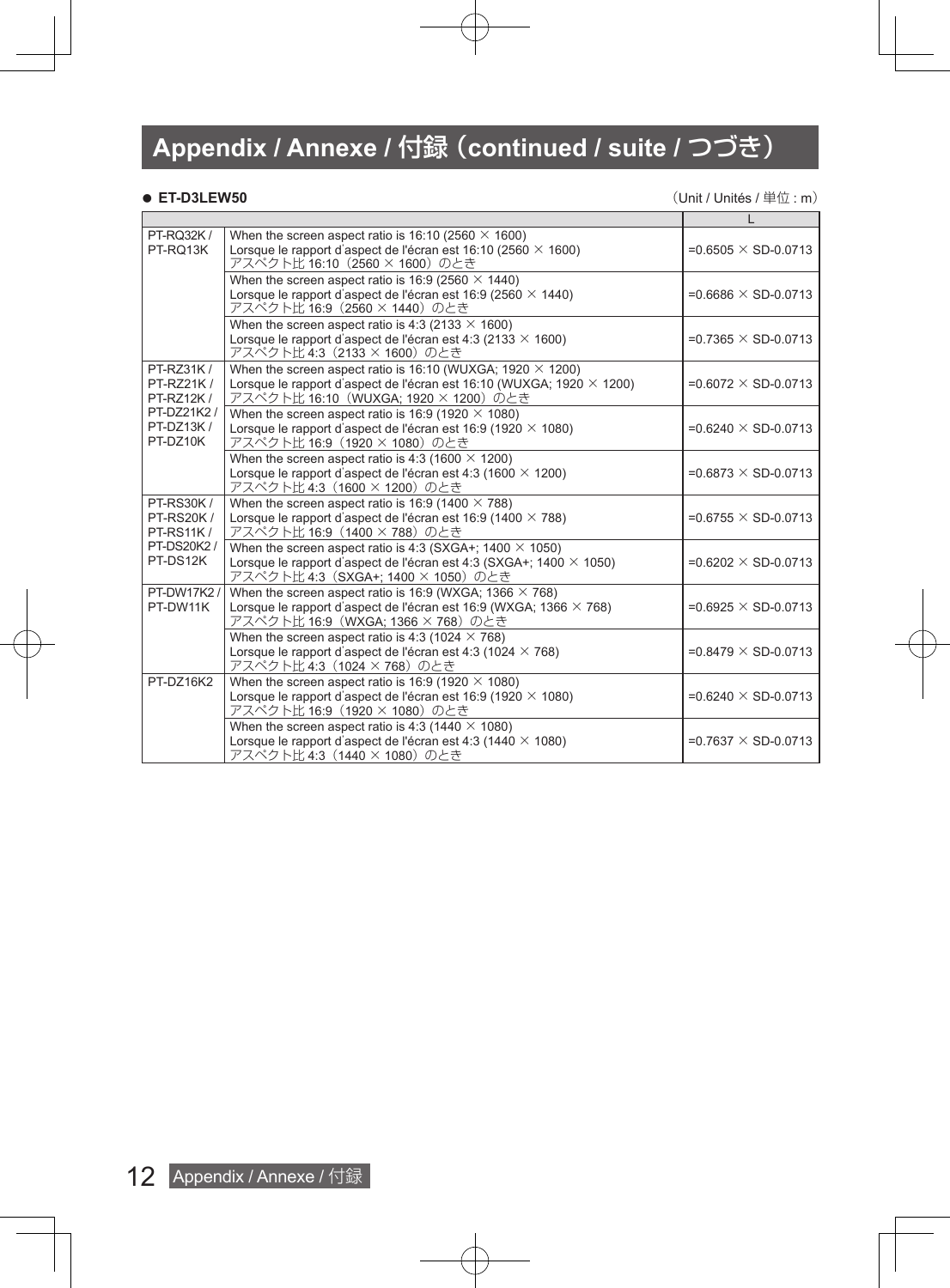# MEMO

į